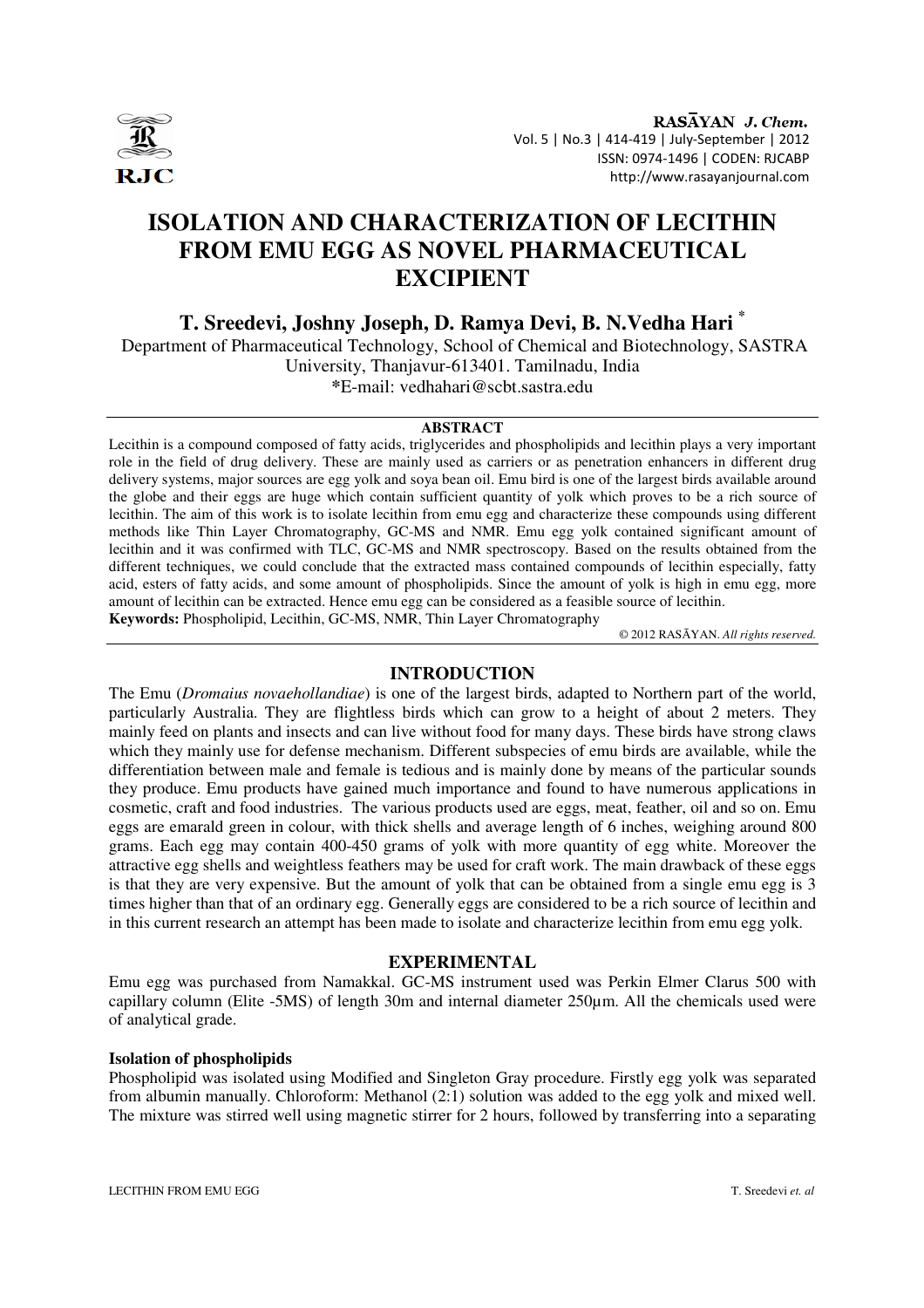## RASAYAN J. Chem. Vol. 5 | No.3 | 414-419 | July-September | 2012

funnel. The clear solution which would settle below the mixture would contain the required compounds and this solution was separated and concentrated, followed by the addition of ice cold acetone. The mixture was kept at very low temperature  $(-20^{\circ}\text{C})$  for the required compounds to get precipitated. The precipitated mass was separated using vaccum filtration. The obtained mass was stored in an amber coloured bottle in refrigerator until use.<sup>1</sup>

| S. No.         | Peak Name                      | % Peak Area | <b>Retention Time</b> |
|----------------|--------------------------------|-------------|-----------------------|
|                | Heptyl phthalate               | 0.9029      | 23.36                 |
| $\overline{c}$ | Methyl tridecanoate            | 4.0977      | 24.87                 |
| 3              | Palmitic acid                  | 17.8708     | 26.01                 |
| 4              | Oxalic acid, allyl octyl ester | 0.9968      | 28.27                 |
| 5              | Methyl oleate                  | 3.5481      | 28.76                 |
| 6              | Methyl stearate                | 1.4579      | 29.24                 |
| 7              | Sulfurous acid, isohexyl 2-    | 1.0407      | 29.61                 |
|                | propyl ester                   |             |                       |
| 8              | Myristoleic acid               | 8.5082      | 29.69                 |
| 9              | Stearic acid                   | 2.8541      | 30.11                 |
| 10             | 4-fluoro-1-methyl-5-carboxyl   | 1.0743      | 31.02                 |
|                | acid, ethyl ester              |             |                       |
| 11             | Palmitoyl chloride             | 11.7923     | 31.44                 |
| 12             | Tetradecanoyl chloride         | 8.2137      | 32.18                 |
| 13             | Palmitoylethanolamide          | 3.9707      | 32.57                 |
| 14             | 22-Tricosenoic acid            | 0.0837      | 33.89                 |
| 15             | Glyceryl oleate                | 12.6589     | 34.16                 |
|                | (lysophosphatidylcholine)      |             |                       |
| 16             | 1-Glyceryl stearate            | 5.2426      | 34.56                 |
| 17             | 9-Octadecanal                  | 7.7643      | 34.87                 |
| 18             | Palmitoyl chloride             | 7.6325      | 35.22                 |
| 19             | Cholesta-4,6-diene-3-ol        | 0.2896      | 41.27                 |

Table-1: Compounds identified by GC -MS of Emu egg lecithin isolated from Emu egg

# **Characterization Techniques Thin Layer Chromatography (TLC)**

Laboratory experimental glass slide was cleaned thoroughly with alcohol followed by distilled water and air dried. Slurry of silica was prepared by taking appropriate quantity of silica, dissolved in distilled water. The prepared slurry was uniformly and evenly spread onto the glass slide and dried to get the required TLC plate. The required solvent system, Chloroform: Methanol: Water in the appropriate ratio of 65:25:4 for TLC was prepared for the detection of lecithin<sup>3</sup>. A chamber was made which was saturated with the solvent system for carrying out TLC. The isolated phospholipids was dispersed in the appropriate solvent (chloroform) and loaded as a small spot on the prepared TLC plate, which is about 1.5mm from the bottom with the help of a thin capillary tube. For comparison, pure soya lecithin was used as the standard<sup>2</sup>.

After loading of sample the TLC plate was kept in saturated chamber of solvent system. The solvent system was allowed to ascend through the plate till it had travelled three- fourths of the plate. Then the plate was taken out, air dried and kept in saturated iodine chamber for 15 minutes for identification of the sample.

# **Calculation of Retardation factor (Rf value)**

Retardation factor was calculated using the formula:

Retardation factor = Distance travelled by compound in the substance **/** Distance travelled by the solvent. The  $R_f$  value obtained for the standard was compared with that of the obtained sample.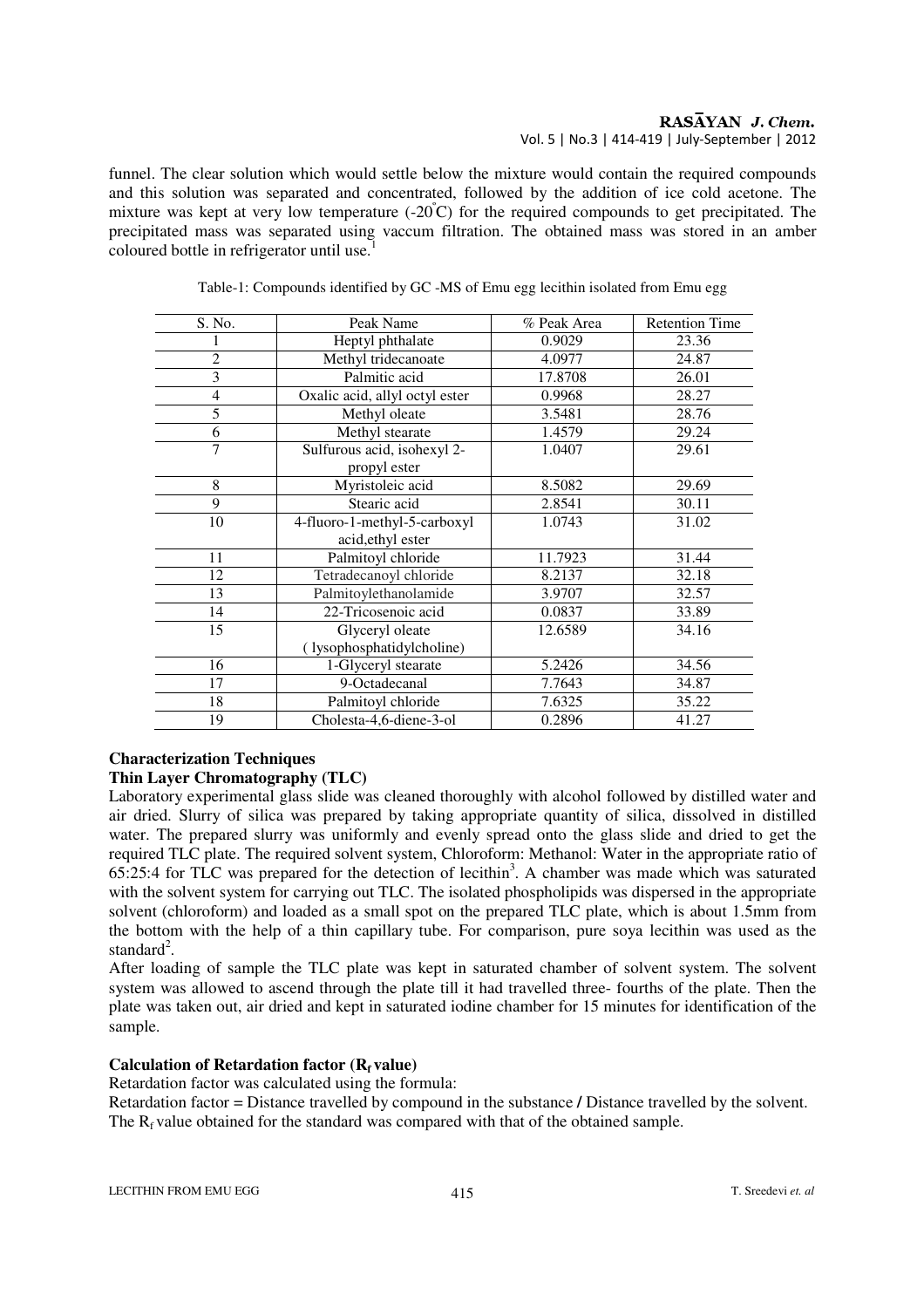## RASAYAN J. Chem. Vol. 5 | No.3 | 414-419 | July-September | 2012



Fig.-1: Comparative Photographic image of Thin Layer Chromatography. A-Emu egg lecithin, B- Pure soy lecithin



Fig.-2: A-Structure of palmitic acid, B-Structure of glyceryl oleate, C-Structure of palmitoyl chloride

#### **Gas Chromatography Mass Spectroscopy (GC-MS)**

 GC-MS was performed in order to the separate the components present in the extracted lecithin and also to produce a spectral output. Gas chromatography was done by injecting 1µl of the sample dissolved in appropriate solvent at an injection temperature of 290<sup>º</sup>C, using Helium as carrier gas at a constant flow rate of 1ml per min. The GC oven was programmed from  $50^{\circ}$ C at  $7^{\circ}$ C per minute to  $200^{\circ}$ C (5 min) at  $7^{\circ}$ C per minute and again to 290<sup>º</sup>C (for 10 min). Mass spectroscopic analysis was done at the range of 40-600 amu, with the help of electron ionisation along with a voltage of  $70 \text{eV}^{3,4}$ .

#### **Nuclear Magnetic Resonance ( NMR) Spectroscopy**

NMR spectroscopy was done to find out the physical and chemical properties of compounds contained in the crude sample. This technique is based on the phenomenon of nuclear magnetic resonance and can give detailed information about the structure and chemical properties of different compounds present in the sample. Both 1-dimensional proton and C-13 NMR spectroscopy was done inorder to find out the number of protons and carbon atoms and the pattern in which they are aligned, thereby giving an idea about the compounds present in the sample. NMR spectroscopy was done by dissolving the crude extract in chloroform (containing deuterium as isotope of hydrogen) with reference as trimethylsilane(TMS).

# **RESULTS AND DISCUSSION**

With the Thin layer chromatography the brownish yellow spots appeared after the plate was kept in iodine chamber.  $R_f$  factor was calculated for both standard and the sample. It was found to be the same for the

LECITHIN FROM EMU EGG 416 T. Sreedevi *et. al*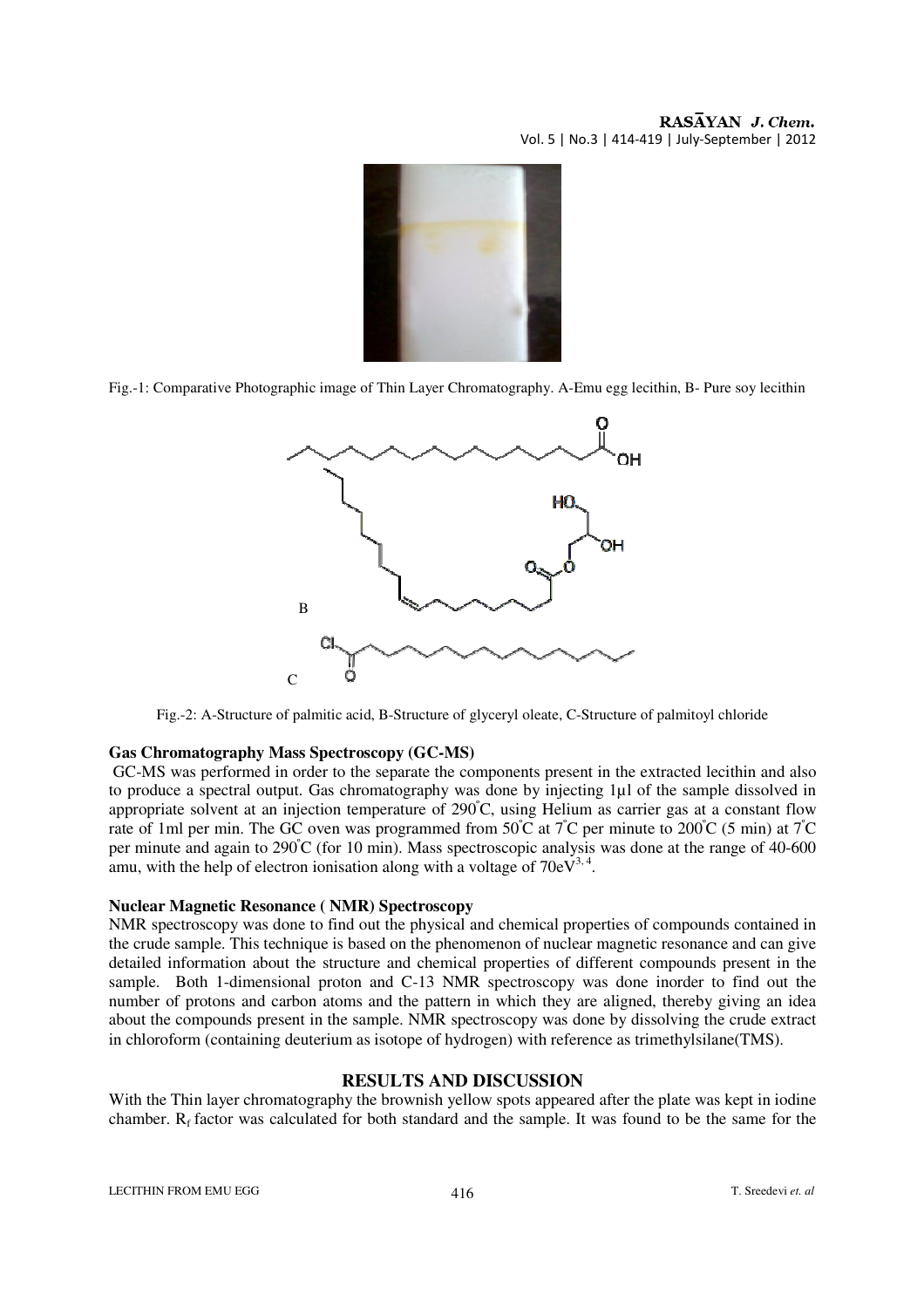## RASAYAN J. Chem. Vol. 5 | No.3 | 414-419 | July-September | 2012

soya lecithin standard and the test sample. From this we could conclude that the test sample used also contained compounds of lecithin. The spot formed is shown in Figure.1 (A= Emu lecithin, B= Soy lecithin).  $R_f$  value was found to be 0.8 for both standard and the sample.



Fig.-3: GC MS spectra of Emu egg Lecithin isolated from Emu egg (A)-Full Chromatogram of isolated sample, (B) - Chromatogram with extended peaks, (C)-Chromatogram with further extended peaks.

LECITHIN FROM EMU EGG 417 T. Sreedevi *et. al*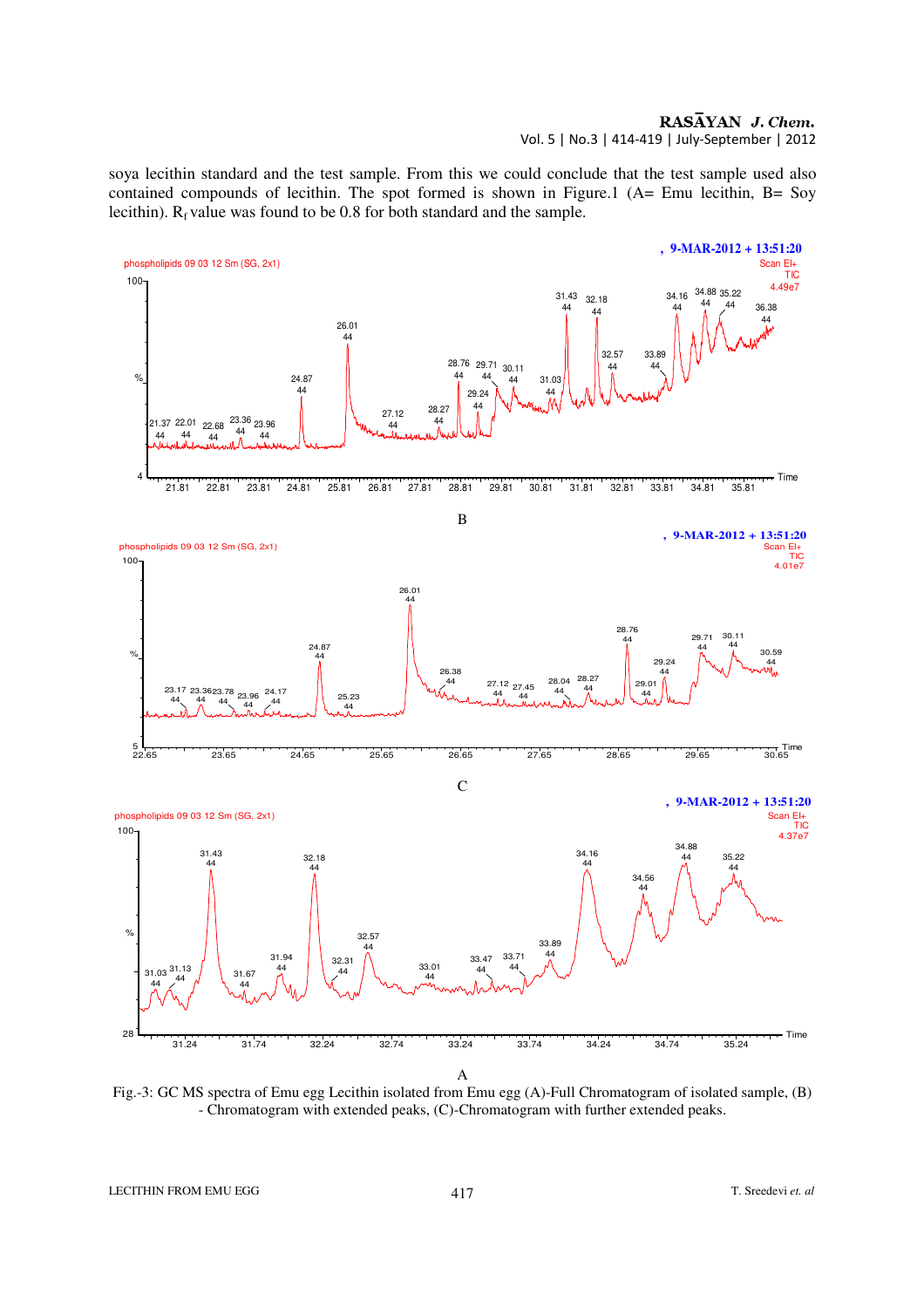

Fig.-5: Proton NMR spectrum of Emu egg lecithin isolated from emu egg

The output produced by GC-MS was interpreted and the identified compounds are given in table 1. The identification of compounds present in the extracted mass was based on direct comparison of the retention times and spectral data with that of standard compounds and by matching with that of NIST 2005 library. The quantitative estimation of each peak obtained in the spectrum was done with the help of area obtained by means of the computer which is attached to the GC-MS instrument.<sup>3</sup> The amount of palmitic acid was found to be the highest (17%), followed by glyceryl oleate (12%) and palmitoyl chloride (11%), which

LECITHIN FROM EMU EGG 418 T. Sreedevi *et. al*